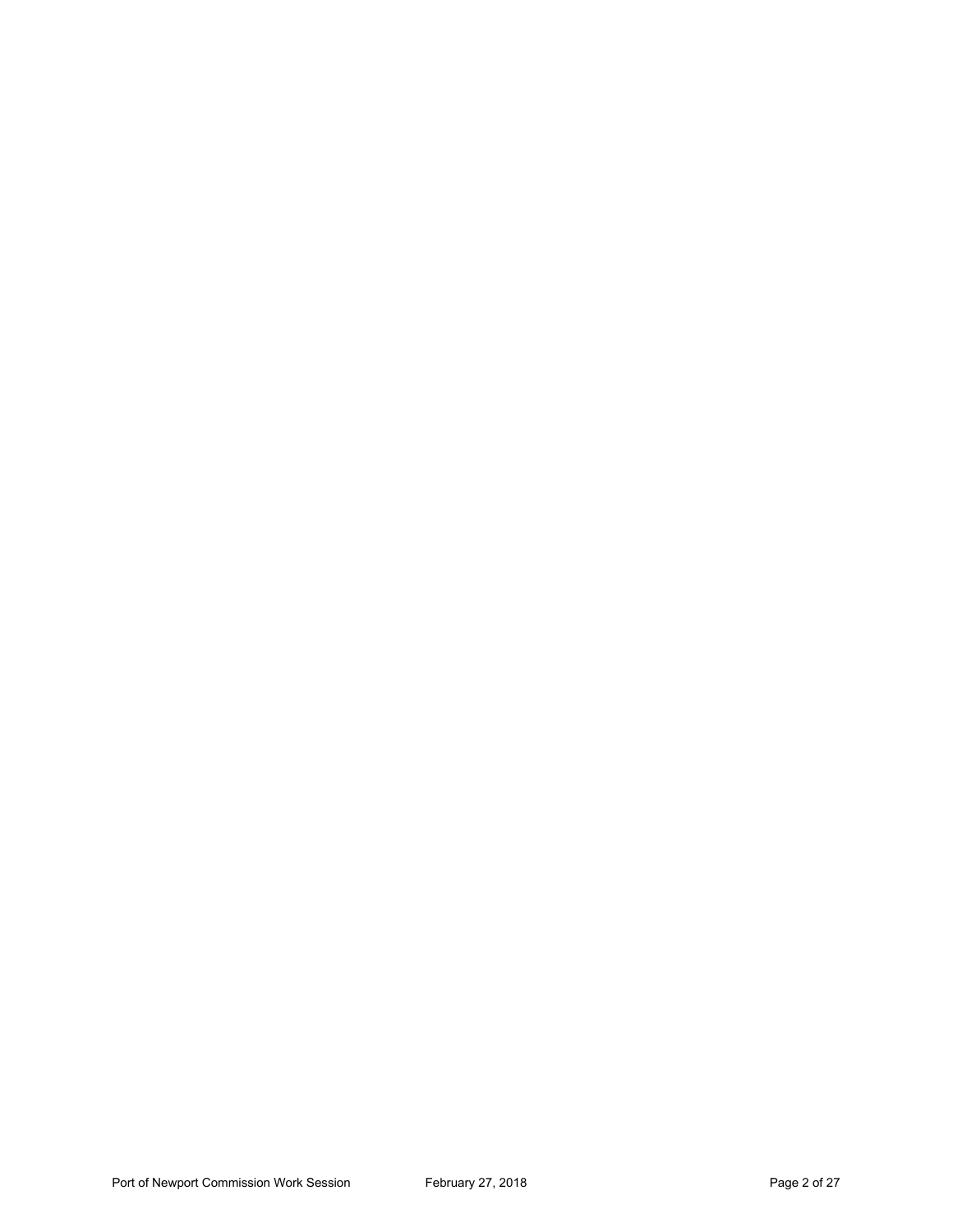## Port of Newport Financial Review

December 19, 2017

Financial Review| CFO Selections| Todd Kimball, CPA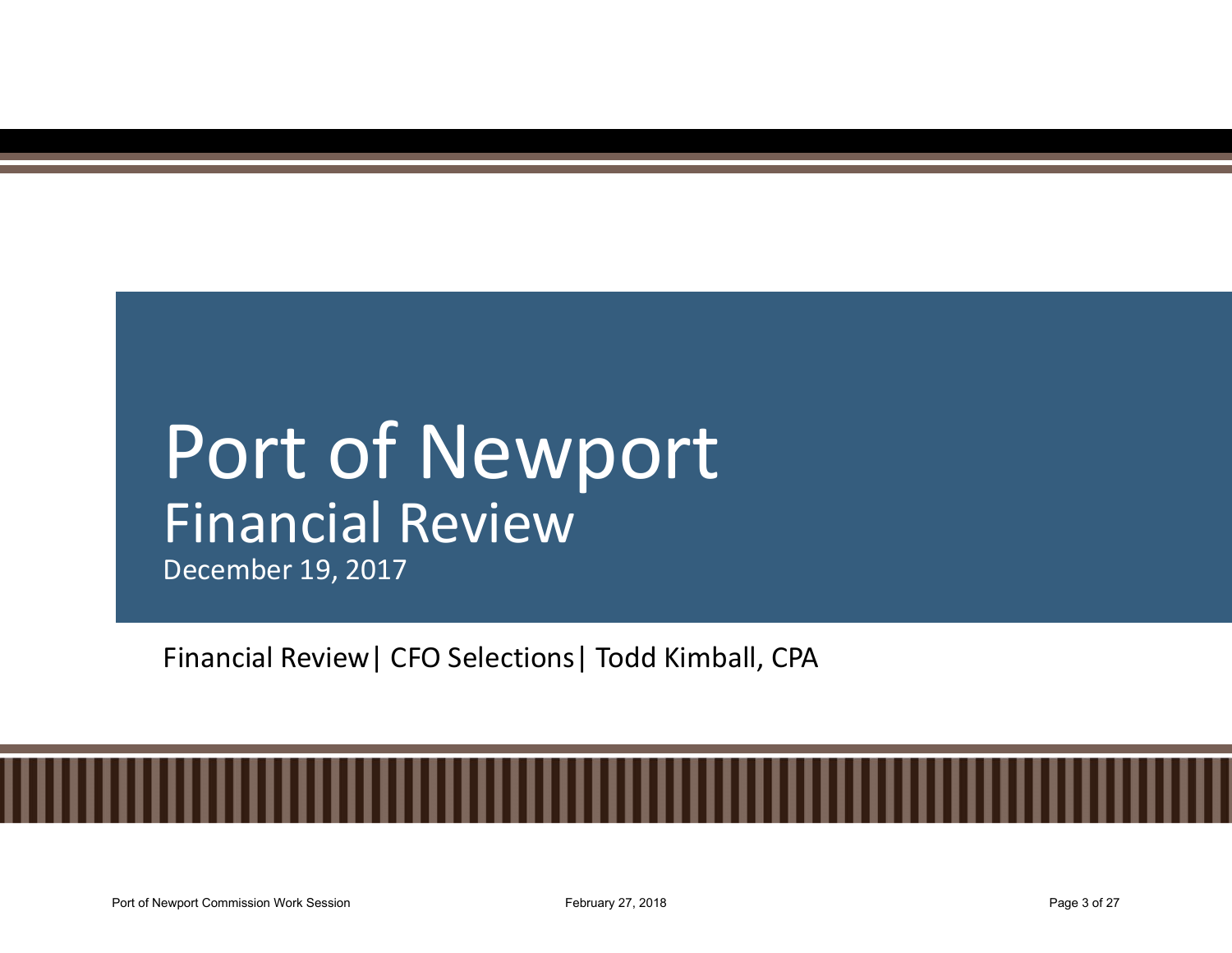## Agenda

- Agenda<br>• Oregon & Washington Ports Financial comparison<br>• PON 5-year historical review<br>• Long-term NIT financial review
- PON 5-year historical review
- **-** Long-term NIT financial review
- PON Business Unit Profit & Loss
- **Summary & Recommendations**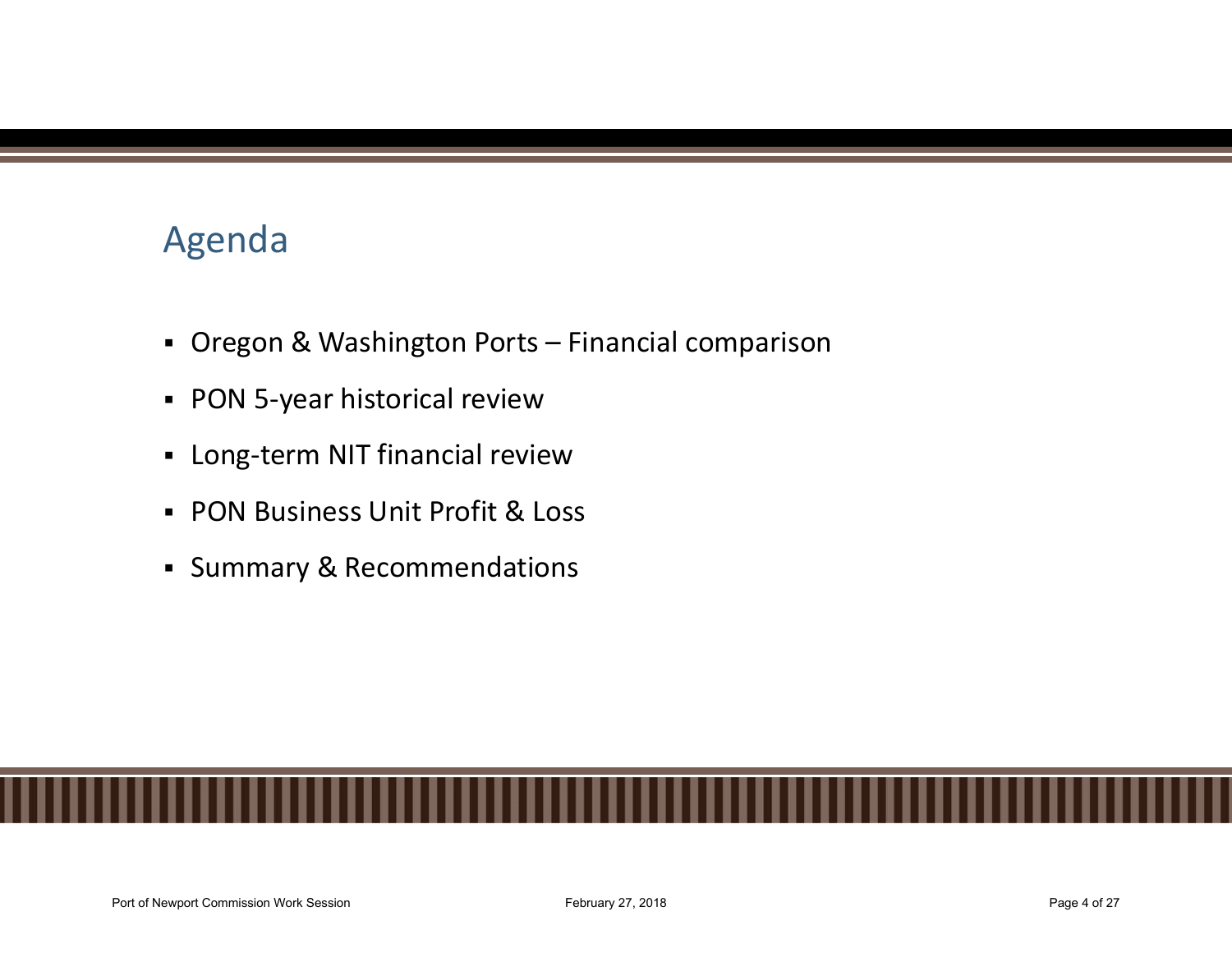# Oregon & Washington Ports – Financial comparison<br>• Compared PON to 12 Oregon Ports and 3 Washington Ports (2016)

- Compared PON to 12 Oregon Ports and 3 Washington Ports (2016)
- Reviewed 5 years of PON financial results from 2012-2016, with isolated reviews dating to 2004.
- Most comparison Ports are smaller, while 3 are larger or of similar size.
- All analysis is viewed as a percentage of revenue (relative size).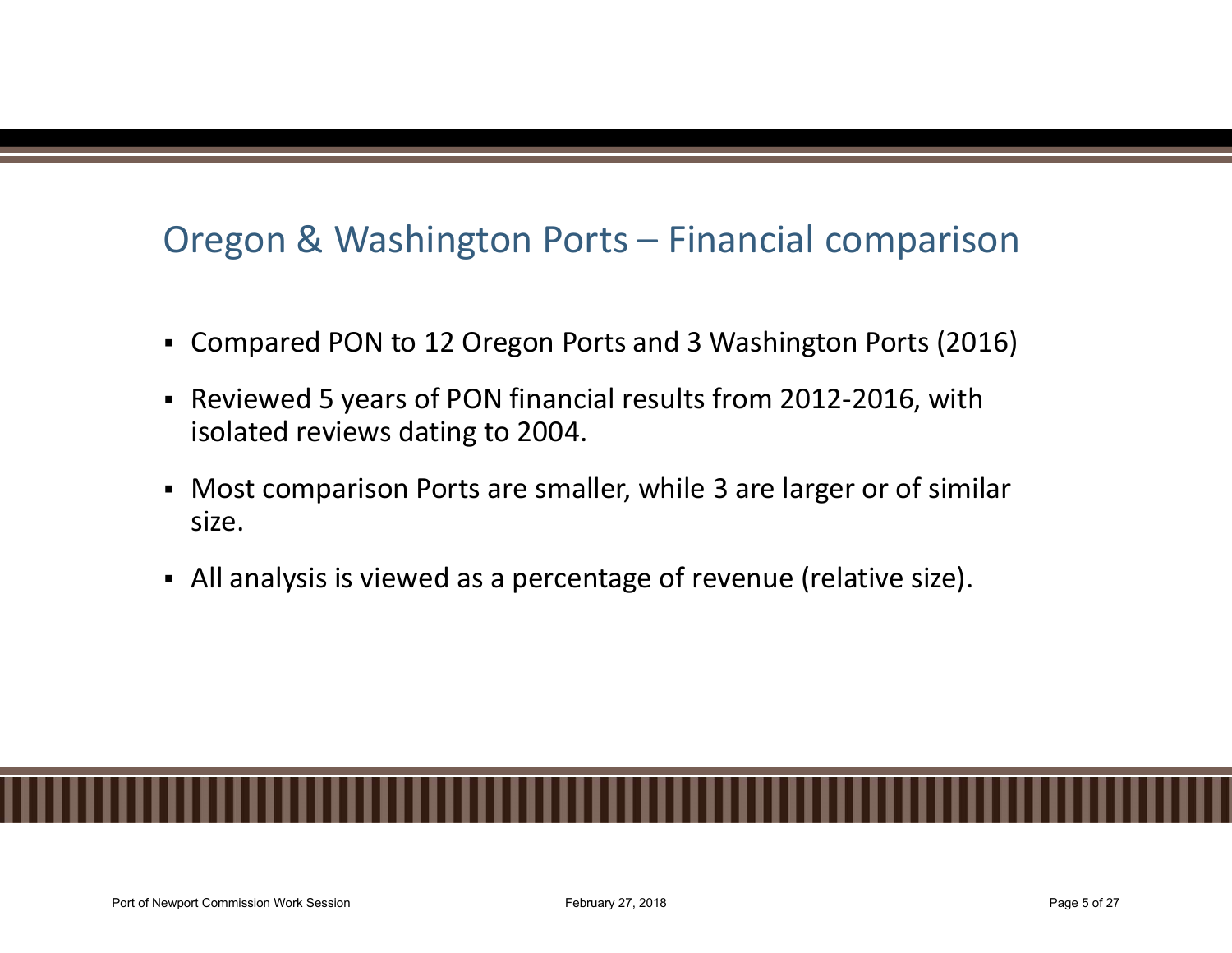# Oregon & Washington Ports – Financial comparison<br>• All but 1 of the 16 Ports had Net Operating Losses.

- All but 1 of the 16 Ports had Net Operating Losses.
- Of the 15 Ports with losses, PON had the smallest loss (as % of Revenue)
- The Port has had Operating Income in 3 of the 5 last years, with a 5 year total of \$435K positive income. Oregon & Washington Ports – Financial comparison<br>
• All but 1 of the 16 Ports had Net Operating Losses.<br>
• Of the 15 Ports with losses, PON had the smallest loss (as % of<br>
Revenue)<br>
• The Port has had Operating Income in 3
- -
	-
	-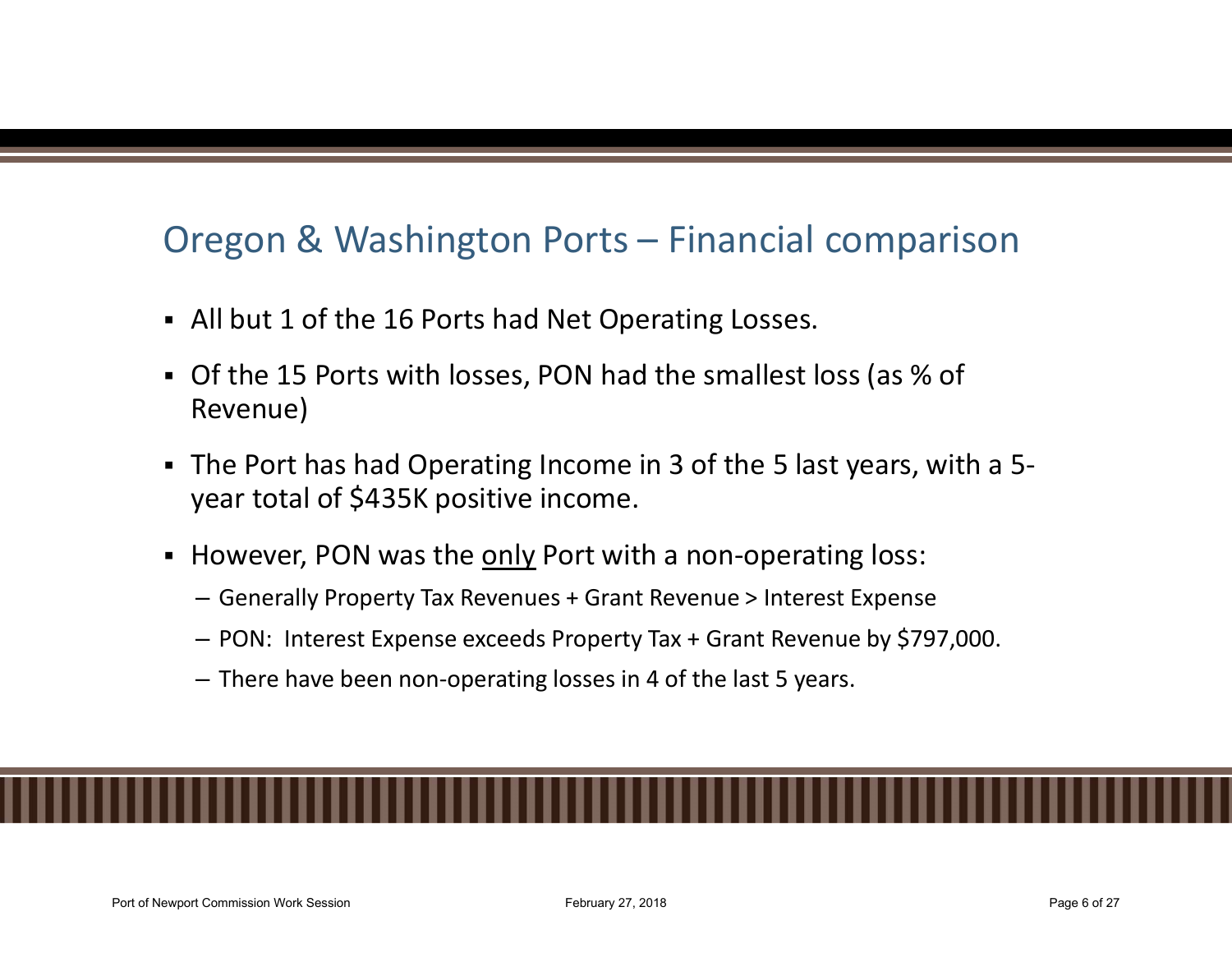# Oregon & Washington Ports – Financial comparison<br>
PON spends the least amount on personnel services (as a % of revenue).<br>
- 21% of PON Revenues expended on Personnel.

- PON spends the least amount on personnel services (as a % of revenue).
	- 21% of PON Revenues expended on Personnel
	- 44.9% average for other Ports
- PON's interest expense is over 4 times the average Port reviewed
- Property tax revenue is on par with the average Port reviewed
- Grant income is significantly below the average Port.
	- In the past 5 years, the highest amount of grant income was \$1.25m, and even this amount is below average.
	- The PON 5-year average grant income is approximately 7 times lower than comparison Ports.

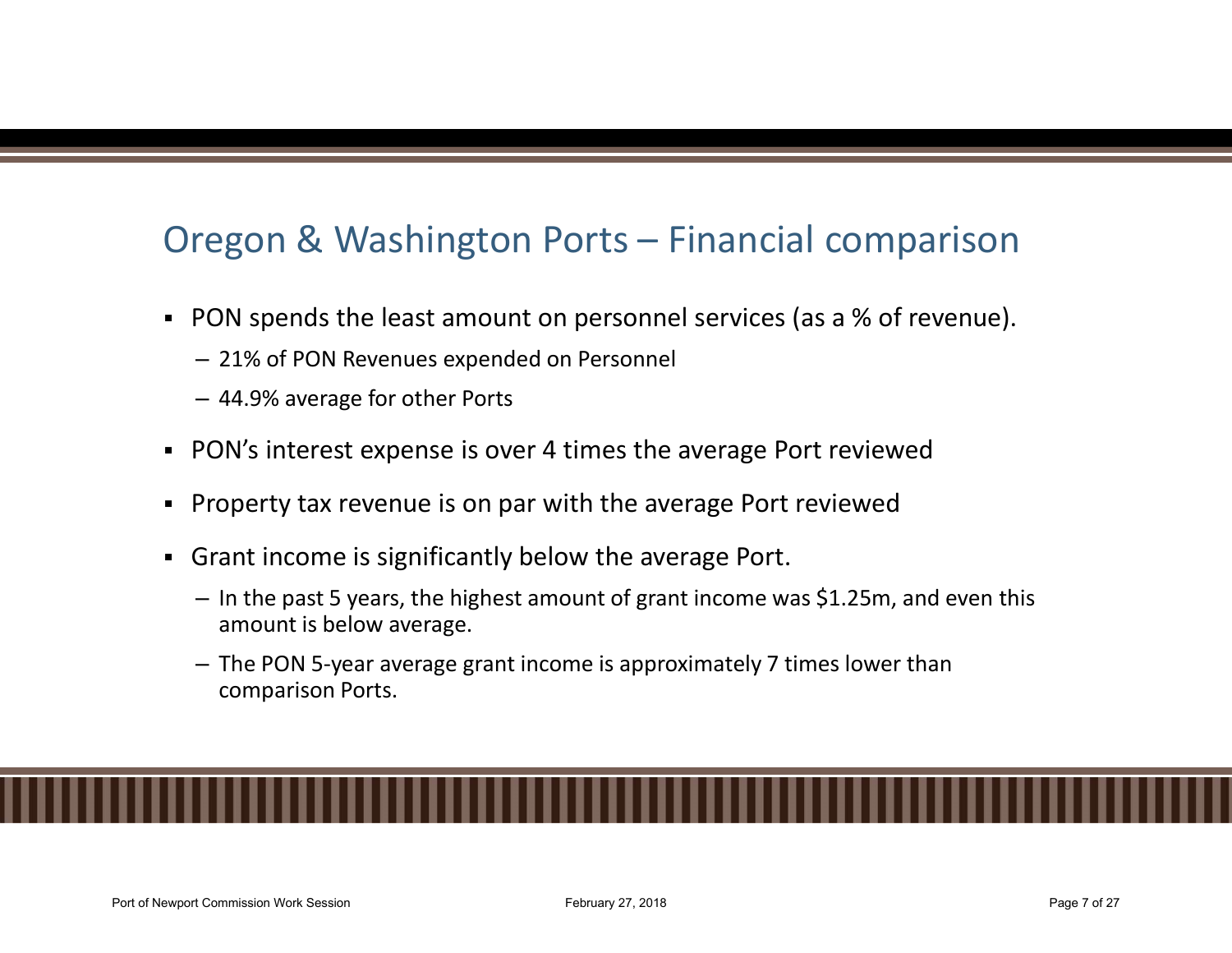# Oregon & Washington Ports – Financial comparison<br>• Current Assets (cash, A/R, etc) are on par with other Ports.

- Current Assets (cash, A/R, etc) are on par with other Ports.
- Capital Assets are much higher than comparative Ports and conversely long-term debt is also much higher. (more on this next)
- Days of cash on hand:
	- PON = 486 days, vs. Port Average = 280 days
- Current ratio (current assets vs. current liabilities)
	- $-$  PON = 3.46, vs. Port Average = 2.16

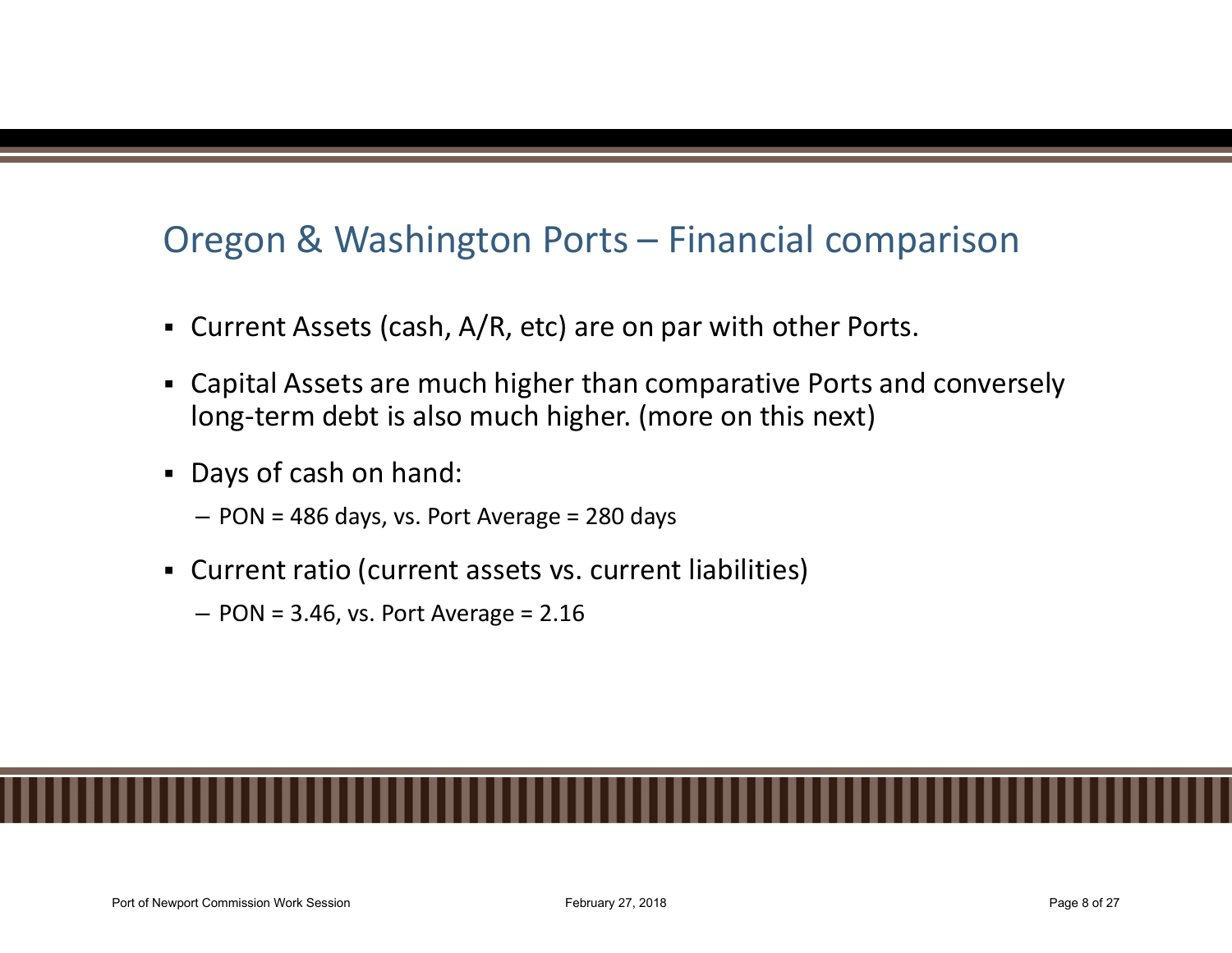# Oregon & Washington Ports – Financial comparison

- Port of Newport is highly leveraged
- The Port's Debt to Assets ratio is nearly 2.5 times that of average Ports. 18.3% for Ports analyzed vs. 45.1% for PON.
- Interest expense for average Ports is 7.5% of revenues. PON pays 31.7% of revenue towards Interest. Over 4 times.
- PON has leveraged its assets and committed itself to be productive with those assets.
- Margin for error is thin, and risks are higher during an economic downturn. Cost reduction options are limited.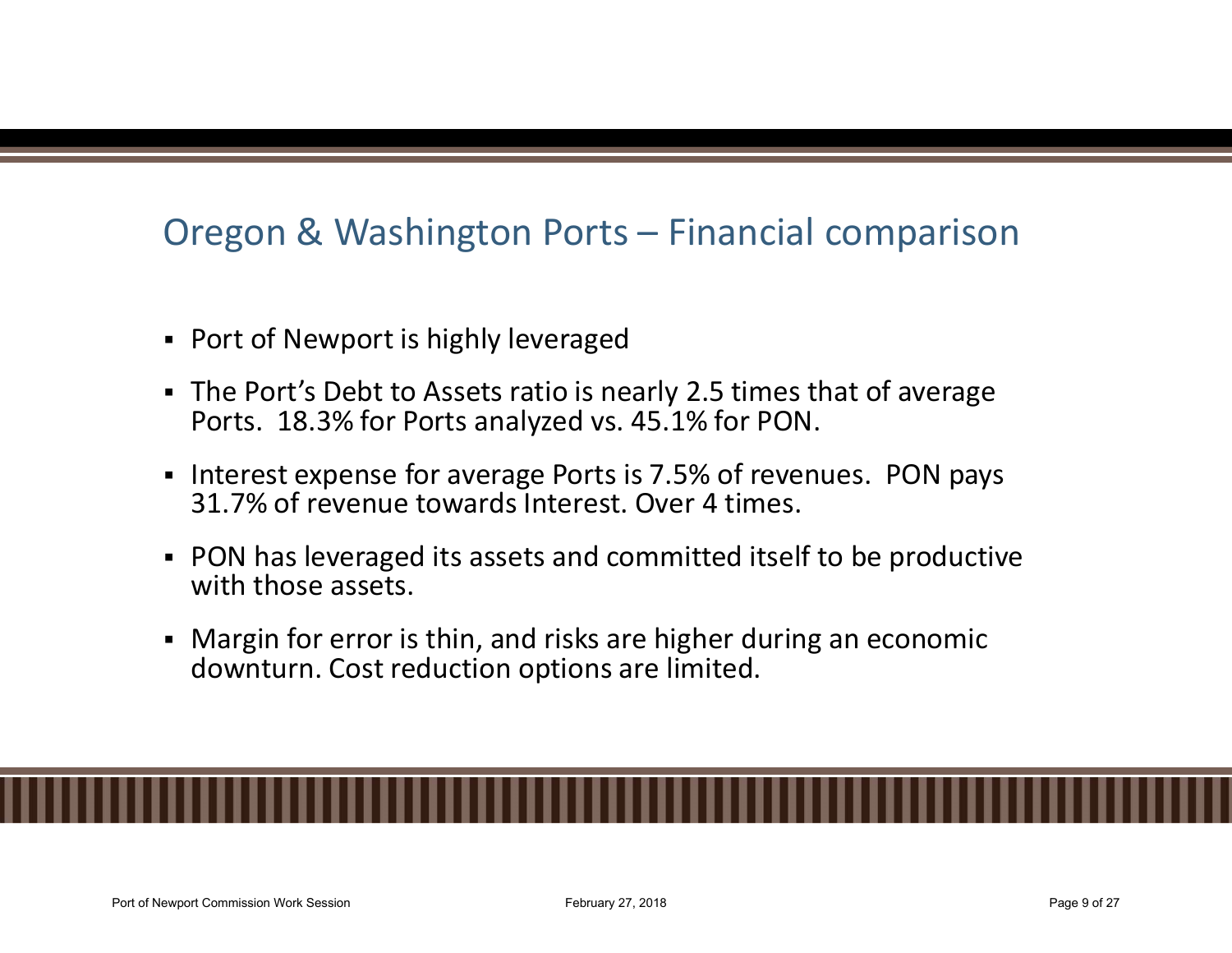

NIT Revenue Trend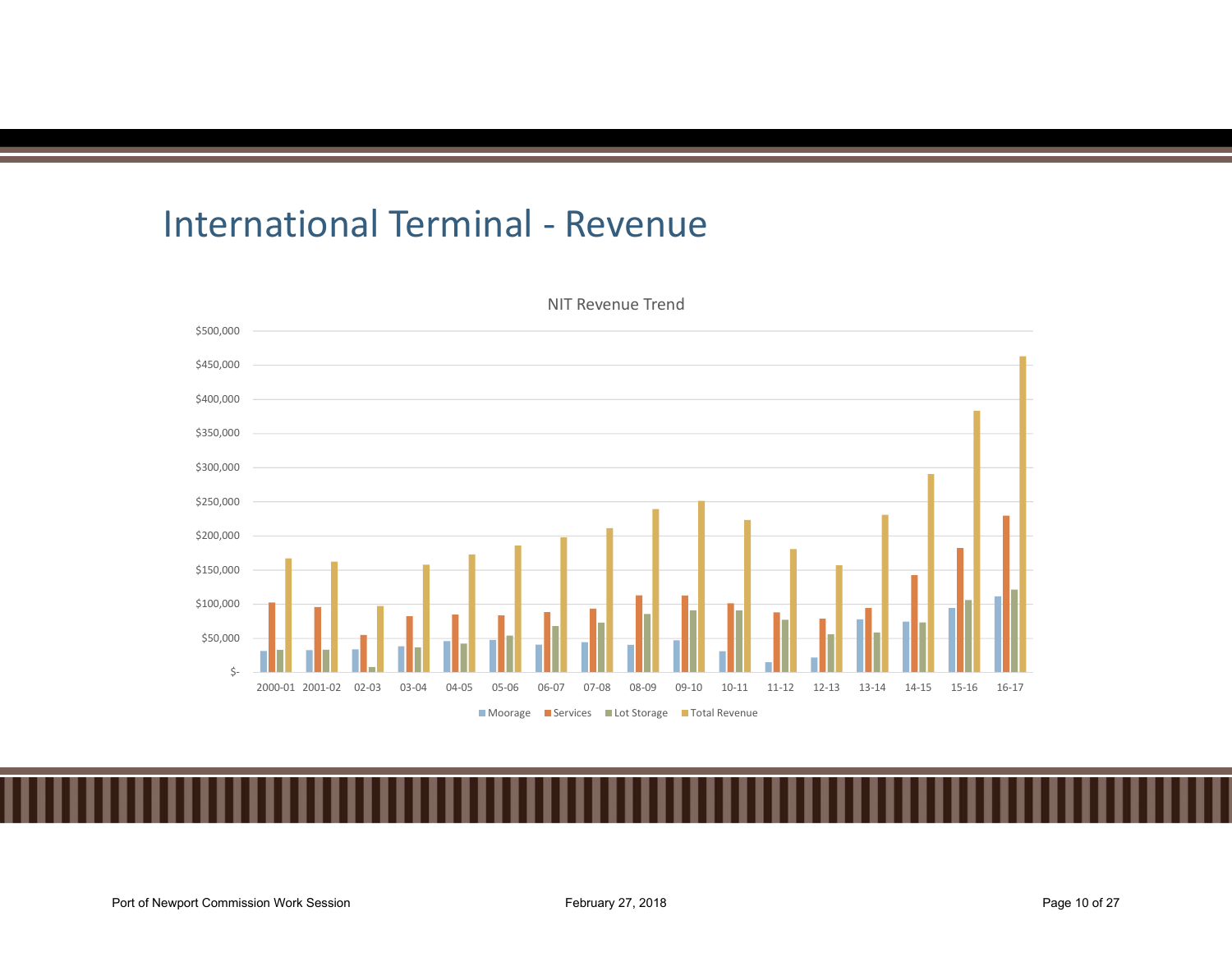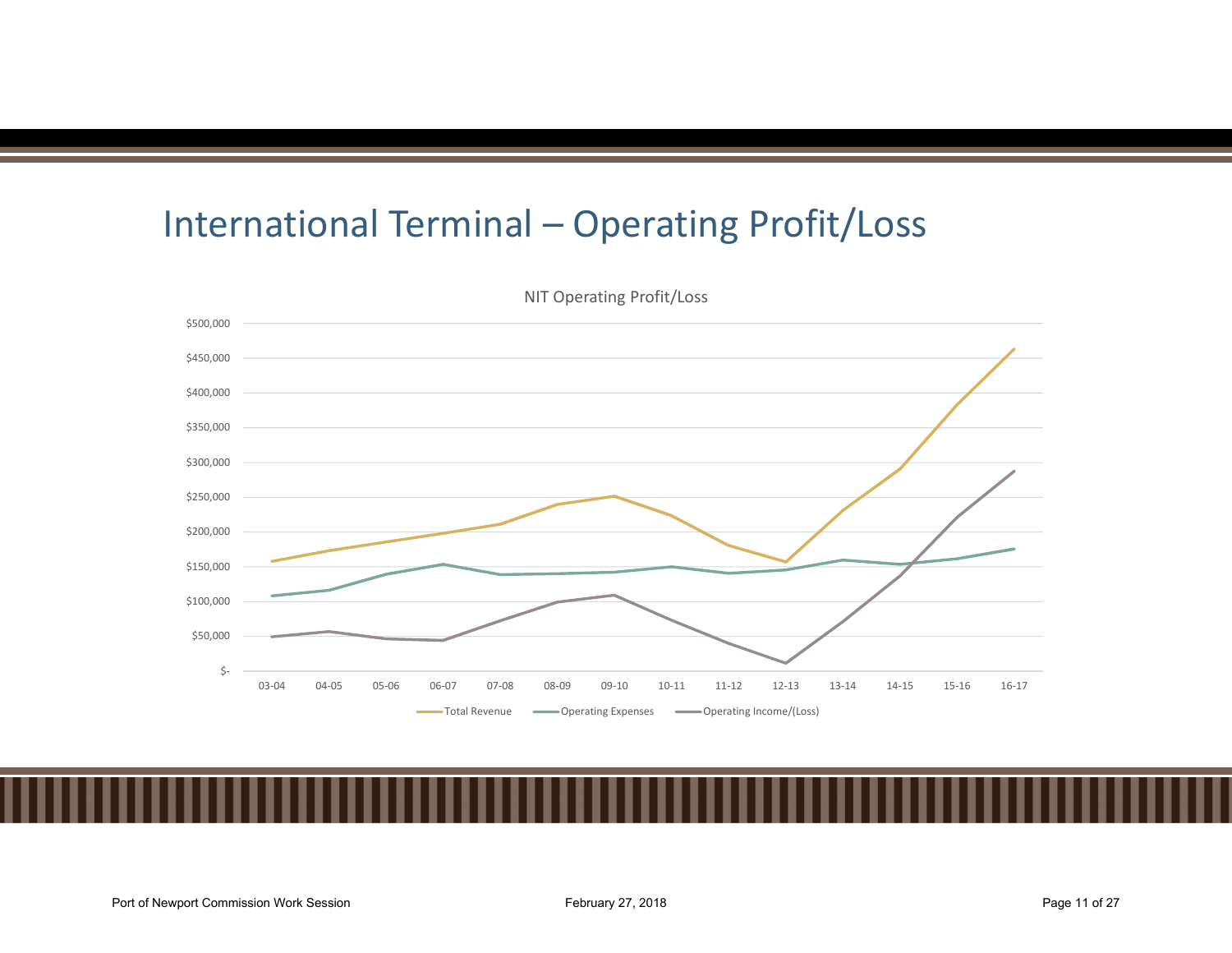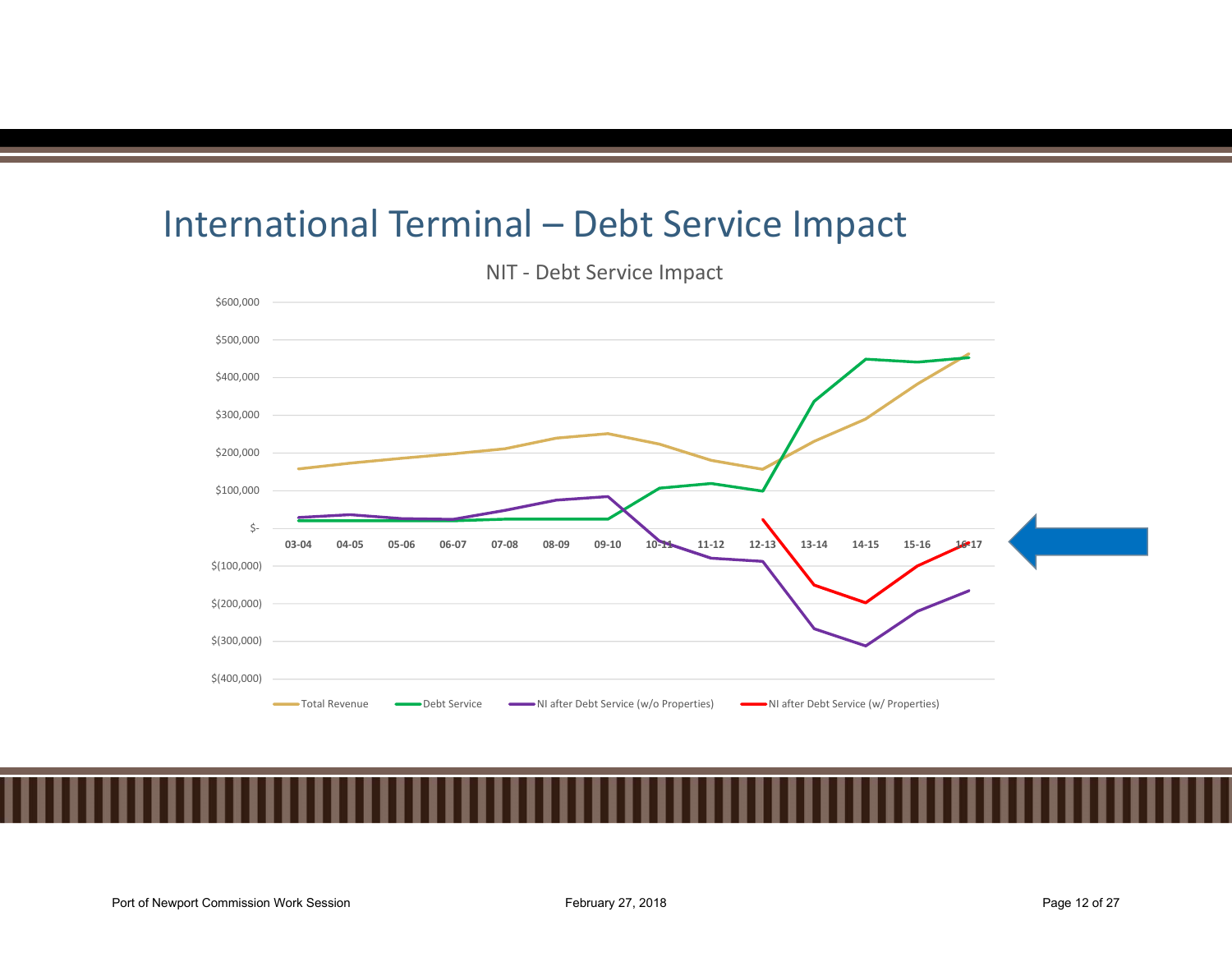| Profit & Loss Statement - by Business Unit                                           |                          |                          |                               |                                                      |                     |                          |
|--------------------------------------------------------------------------------------|--------------------------|--------------------------|-------------------------------|------------------------------------------------------|---------------------|--------------------------|
|                                                                                      |                          |                          |                               |                                                      |                     |                          |
|                                                                                      |                          |                          |                               |                                                      |                     |                          |
|                                                                                      | <b>Total South Beach</b> | <b>Commercial Marina</b> | <b>International Terminal</b> | <b>Admin &amp; Property Mgmt</b>                     | <b>NOAA</b>         | <b>TOTAL</b>             |
| Income                                                                               |                          |                          |                               |                                                      |                     |                          |
| <b>Lease Revenues</b>                                                                | $\sim$                   | $\sim$                   | $\sim$                        | 631,802                                              | 2,533,302           | 3,165,104                |
| <b>Allocated Lease Revenues</b>                                                      | 380,991                  | 122,704                  | 128,107                       | (631, 802)                                           |                     | (0)                      |
| Moorage                                                                              | 749,323                  | 420,801                  | 111,743                       | 2,016                                                |                     | 1,283,884                |
| <b>Hoist Dock &amp; Services</b><br><b>Shipping Terminal Revenues</b>                | 10,530<br>$\sim$         | 274,769<br>$\sim$        | 328,745<br>22,252             | 4,080<br>$\overline{\phantom{a}}$                    |                     | 618,124<br>22,252        |
| <b>RV Parks</b>                                                                      | 785,972                  | $\sim$                   |                               |                                                      |                     | 785,972                  |
|                                                                                      | 65,871                   | 39                       | $\sim$<br>$\sim$              | $\overline{\phantom{a}}$<br>$\overline{\phantom{a}}$ |                     | 65,910                   |
| Launch Ramp & Trailer Storage<br><b>Bond Levy Proceeds</b>                           |                          |                          | 982,564                       |                                                      |                     | 982,564                  |
| <b>Miscellaneous Revenue</b>                                                         | 63,658                   | 3,796                    | 756                           | 3,654                                                |                     | 71,864                   |
| <b>Total Operating Revenues</b>                                                      | 2,056,345                | 822,110                  | 1,574,167                     | 9,750                                                | 2,533,302           | 6,995,673                |
| Expense                                                                              |                          |                          |                               |                                                      |                     | $\sim$                   |
|                                                                                      |                          | 221,802                  | 66,771                        | 506,622                                              | 74,966              | 1,206,526                |
|                                                                                      |                          |                          | 109,033                       | 365,908                                              | 442,358             | 1,775,870                |
| <b>Personnel Services</b><br><b>Materials &amp; Services</b>                         | 336,365<br>567,621       | 290,951                  |                               |                                                      |                     |                          |
| <b>Debt Service</b>                                                                  | 216,664                  | 6,956                    | 1,490,010                     | 32,827                                               | 1,997,334           | 3,743,791                |
| <b>Total Operating Expenses</b>                                                      | 1,120,650                | 519,709                  | 1,665,814                     | 905,357                                              | 2,514,658           | 6,726,187                |
| <b>Net Operating Income</b>                                                          | 935,696                  | 302,401                  | (91, 647)                     | (895, 607)                                           | 18,644              | 269,486                  |
|                                                                                      |                          |                          |                               |                                                      |                     | $\sim$                   |
| Other Income/Expense                                                                 |                          |                          |                               |                                                      |                     | $\overline{\phantom{a}}$ |
| Other Income                                                                         | 14,414                   | 5,008                    | 1,253                         | 132,581                                              | 10,863              | 164,118                  |
| <b>Other Expense</b><br><b>Estimated Annual Capital Reserve</b>                      | 690,000                  | 730,000                  | 60,000                        | 50,000                                               | 185,000             | $\sim$<br>1,715,000      |
| Net Income before Admin Alloc                                                        | 260,109                  | (422, 591)               | (150, 394)                    | (813, 026)                                           | (155, 493)          | (1, 281, 395)            |
|                                                                                      |                          |                          |                               |                                                      |                     | $\mathcal{L}$            |
| Admin Basis (per Personnel & MS)<br><b>Admin Allocation (per Personnel &amp; MS)</b> | 42.8%<br>(348, 346)      | 24.3%<br>(197, 587)      | 8.3%<br>(67, 745)             | $-100.0\%$<br>813,026                                | 24.5%<br>(199, 348) | 0.0%                     |
| Net Income after Admin Alloc                                                         | (88, 237)                | (620, 177)               | (218, 139)                    |                                                      | (354, 842)          | (1,281,395)              |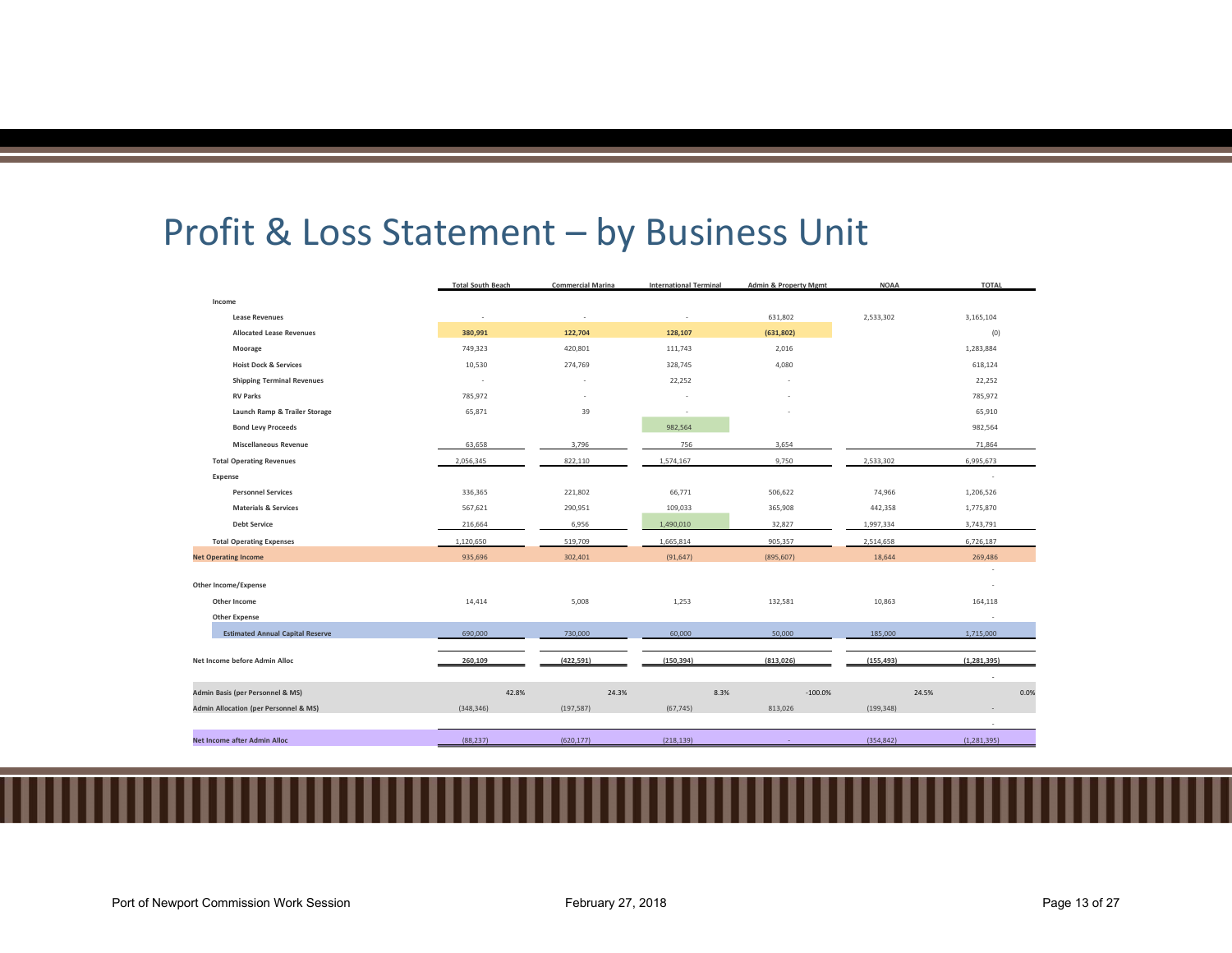# Profit & Loss Statement – by Business Unit<br>2016-17 Profit & Loss Statements (Modified Accrual & Unaudited)

- 2016-17 Profit & Loss Statements (Modified Accrual & Unaudited)
- Allocated lease revenues based on geographical location and removed from Admin (yellow)
- Shifted the Bonded Debt fund to NIT (green)
- Removed current year capital expenditures and inserted estimated annualized repair and replacement costs (based on master Capital Projects list, annualized over 20 years) (blue)
- Allocated Admin department across remaining Business Units, based on Personnel and Materials & Services expense (gray)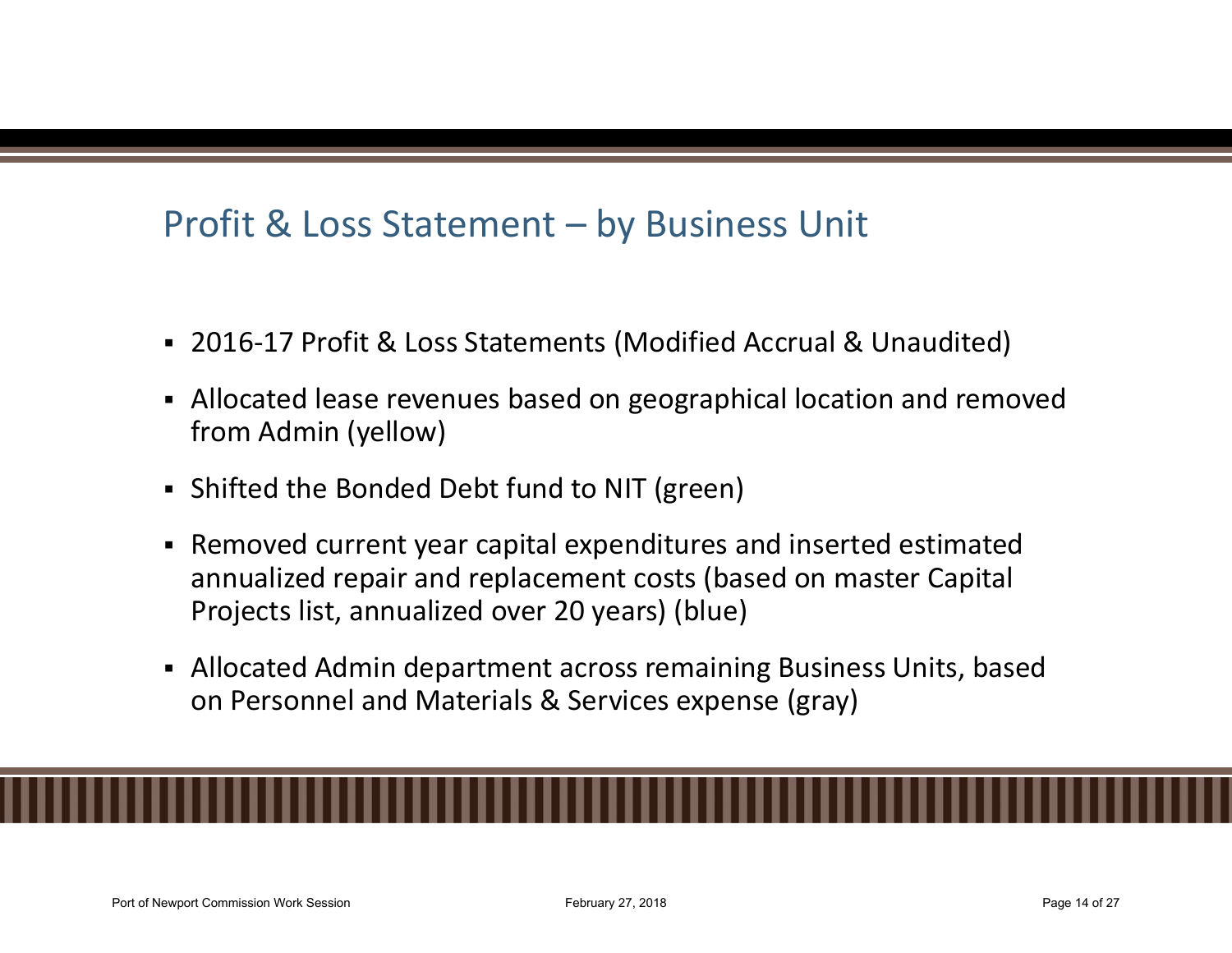## Profit & Loss Statement — by Business Unit<br>• Net Operating Income before Capital Reserve (orange)<br>— Clearest picture of Cashflow before Capital Figure 1 Consisted picture of Cashflow before Capital Reserve (orange)<br>
- Clearest picture of Cashflow before Capital<br>
- Best performing are South Beach, and then Commercial Marina<br>
- Poorest performing are NIT and NOAA Wh

- Net Operating Income before Capital Reserve (orange)
	- -
		- Poorest performing are NIT and NOAA Why??...
		- …Improvements were made here (increasing costs), and ROI is inadequate
- **Estimated Annual Capital Reserve (blue)** 
	- Estimate based on master Capital Projects list, annualized over 20 years
		- **Best performing, NIT**
		- The most deferred maintenance at South Beach & Commercial Marina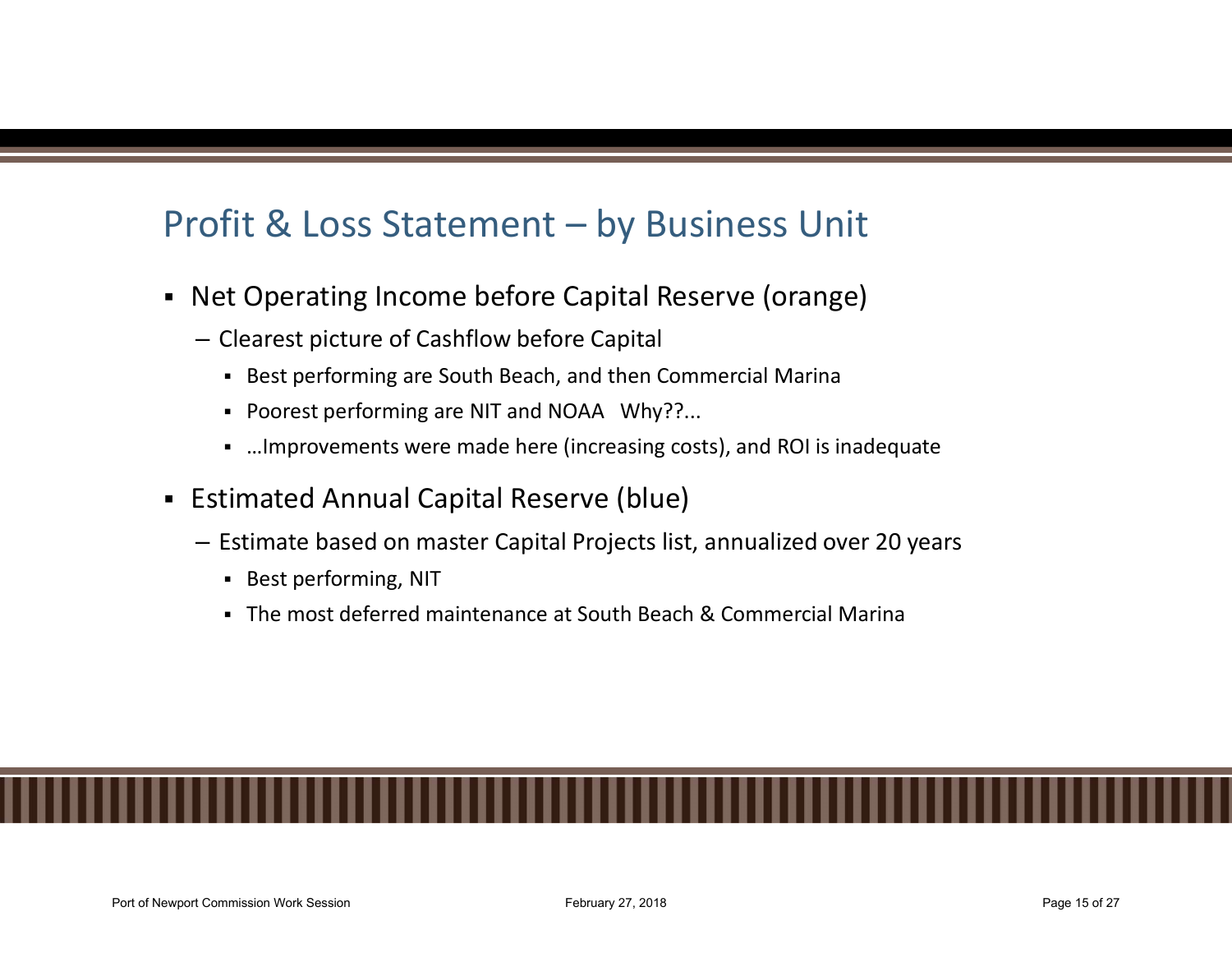# Profit & Loss Statement – by Business Unit<br>Profit & Loss Statement – by Business Unit

- Admin Allocation (gray)
	- Lots of ways to allocate Admin. All have pros and cons and are subjective
	- Allocated based on Materials & Services
		- Impacts South Beach the most, then Commercial Marina and NOAA
		- **Impacts NIT the least**
	- Alternatives could include allocating by Revenue or estimated time & effort by Admin employees (GM, Dir Ops, Finance, Office)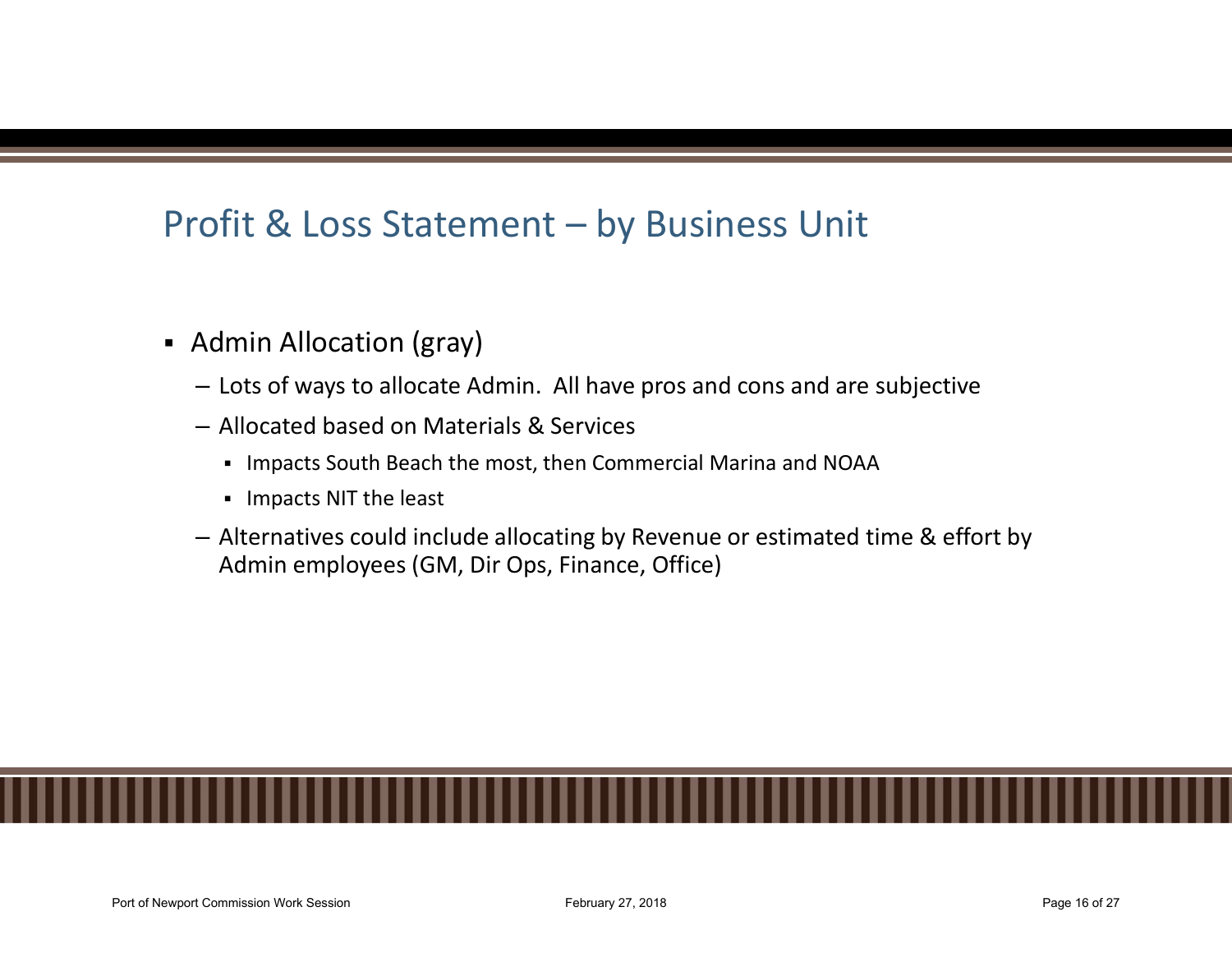# Profit & Loss Statement – by Business Unit<br>Profit & Loss Statement – by Business Unit

- -
- Profit & Loss Statement by Business Unit<br>
 Net Income after Admin Alloc (purple)<br>
 After all allocations and projections, net losses are prevalent in all Business Units.<br>
 South Beach appears to be in the best positio the weakest.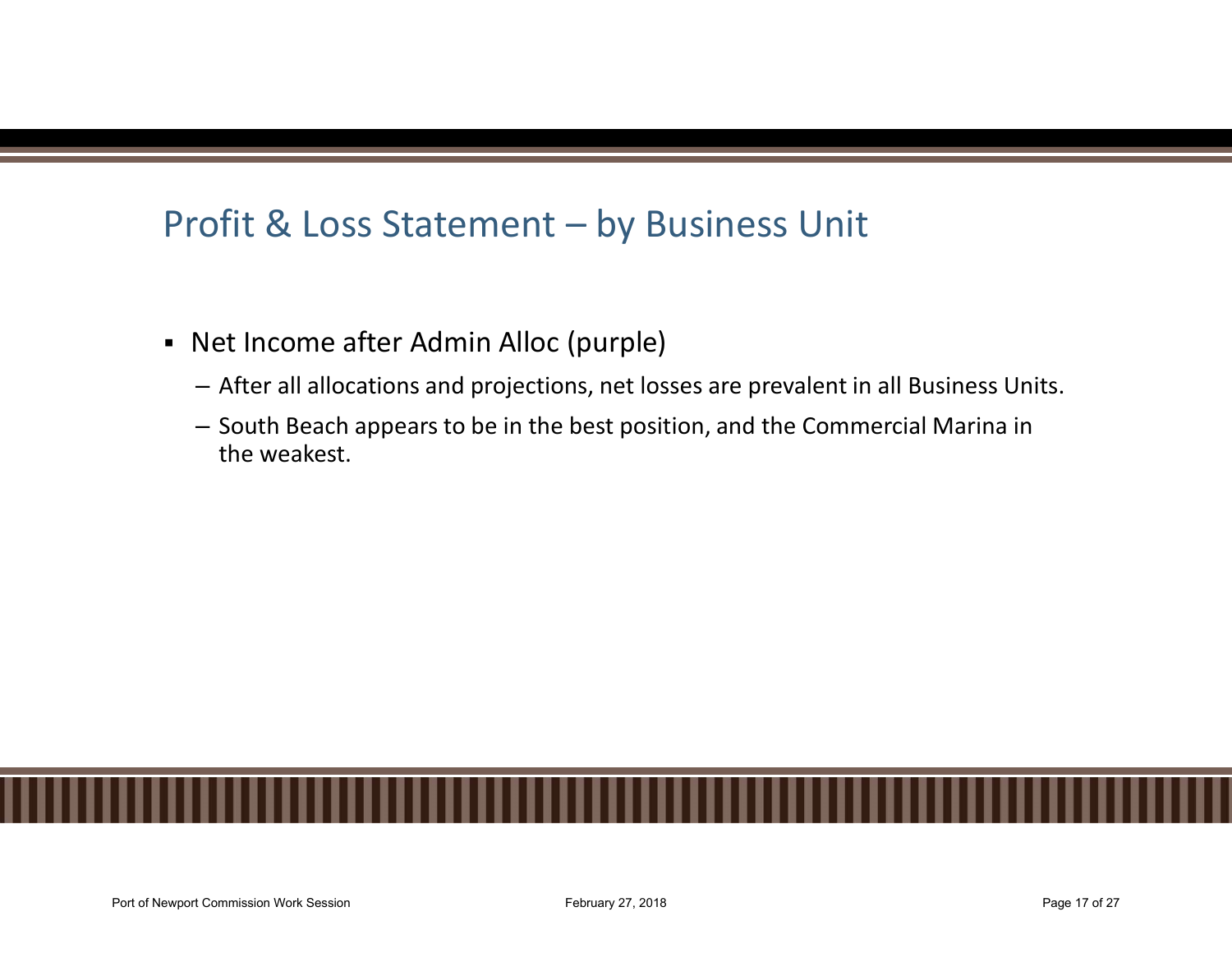- NIT Return on Investment<br>
 Approximately \$26m was invested into the Inte<br>
between 2008 and 2014. Approximately \$26m was invested into the International Terminal between 2008 and 2014.
	- Net Operating Income Increased from \$11,520 in 12'-13' to \$287,692 in '16-'17. Good, except…
	- Return on Invested Capital = 1.07%
	- The Port's Weighted Average Cost of Capital is approximately 4.1%.
	- Therefore, at this time, the Port is spending 4% interest in order to receive a 1% increase in profits.
	- This poor return is not fully borne by the Port, since \$15.45m is being funded by tax payers. Increased property taxes are providing an additional \$980K annually to the NIT.

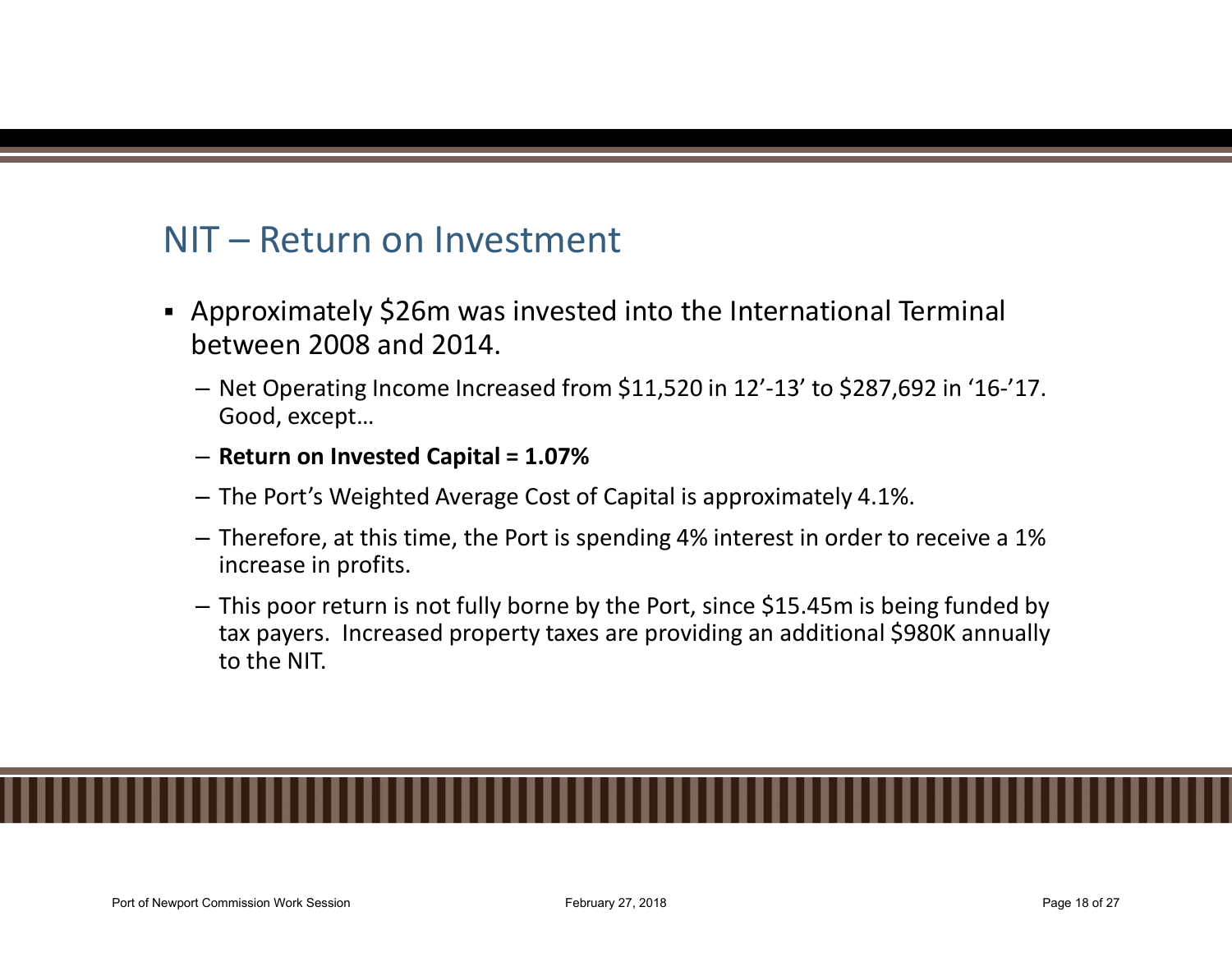- NOAA Return on Investment<br>• Approximately \$37.5m was invested into the NOAA<br>2008 and 2012. Approximately \$37.5m was invested into the NOAA facility between 2008 and 2012.
	- Net Operating Income was \$899K in '16-'17.
	- Return on Invested Capital = 2.4%
	- This project was funded by Revenue bonds and a \$19.5 grant from Oregon Lottery funds.
	- The Port's Weighted Average Cost of Capital was approximately 2.2%.
	- Based on prior projections, the overall project appears to be covering it's expenses. However, adequate reserves should continue to be set aside to fund future capital expenditures.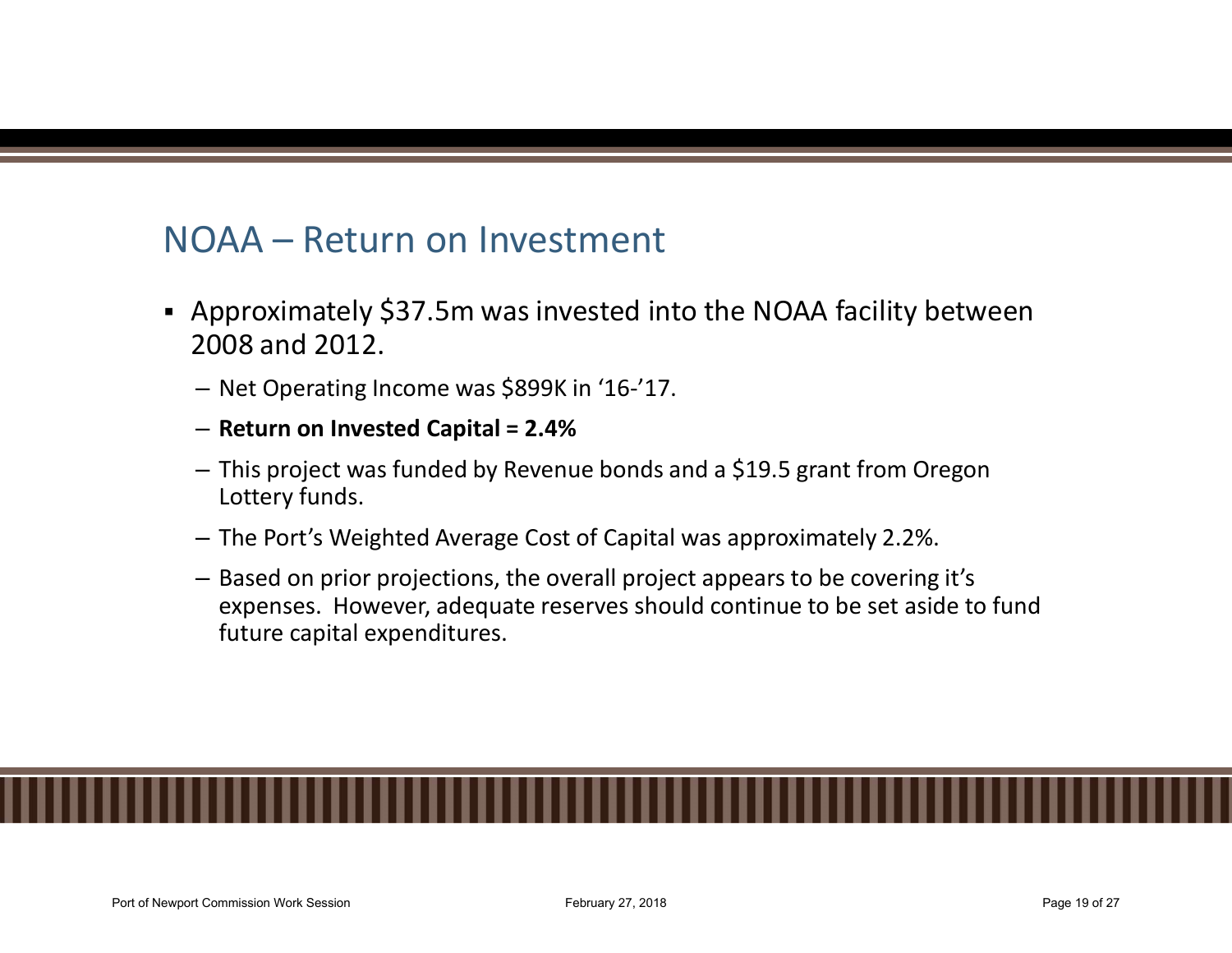## Challenges

- Significant investments to Port property were made in the past 10 years, and they were primarily financed with debt.
	- As a result:
		- Net Income from these properties is minimal and are not distributing sufficient surpluses to fund the "next" project.
		- The Port may find it more challenging to secure additional debt.
		- Local tax payers are currently supplementing the NIT facility, and therefore this is also not likely an immediate source of additional financing.
		- The Port's high debt to asset ratio leaves a small margin for under-performing projects and investments, and therefore increases the risk of financial trouble if revenues decline.

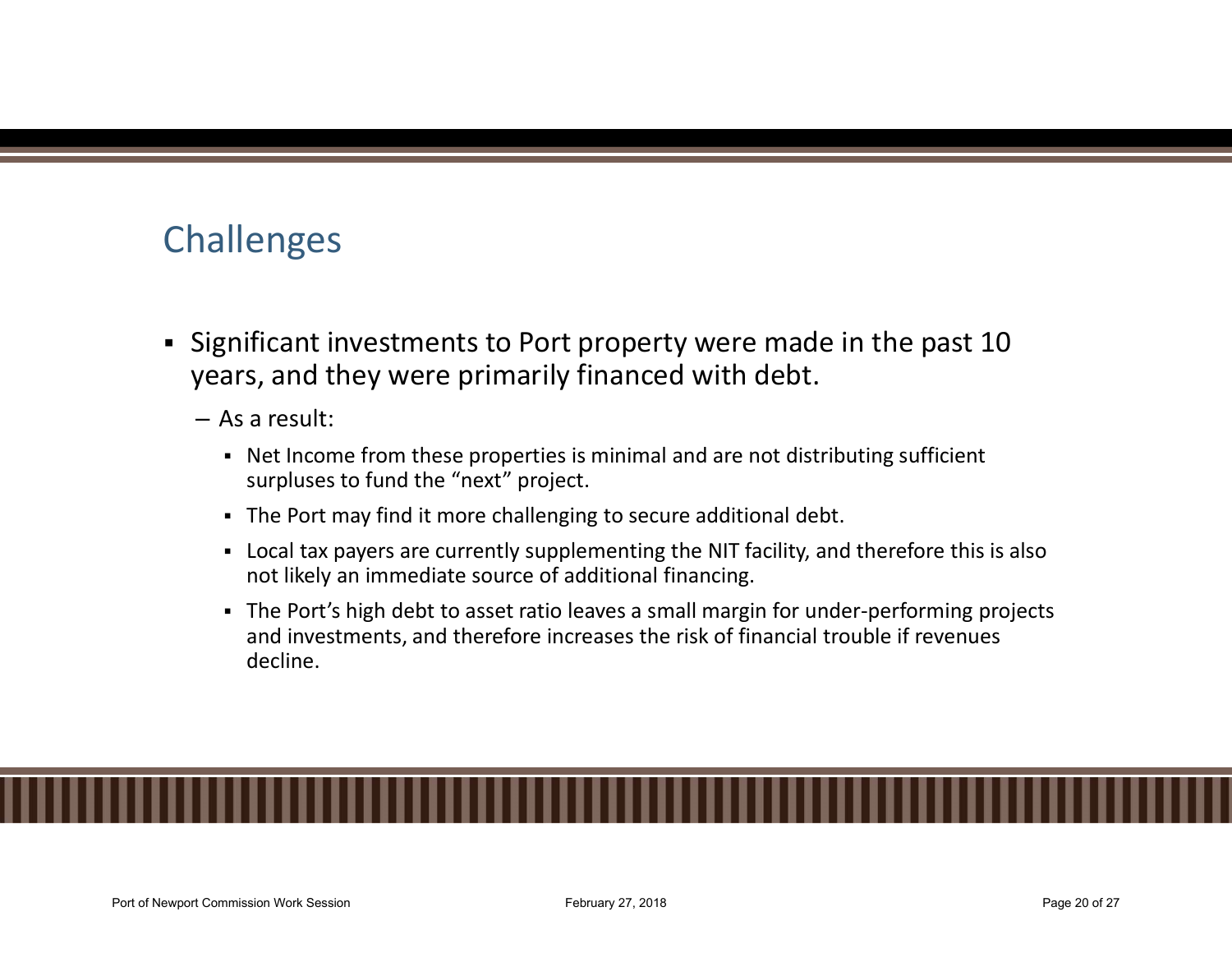## Challenges

- Deteriorating Infrastructure
	- Port assets have incurred several years of deferred maintenance
		- Deteriorating infrastructure often leads to reactionary and emergency-based spending, rather than careful, long-term planning.

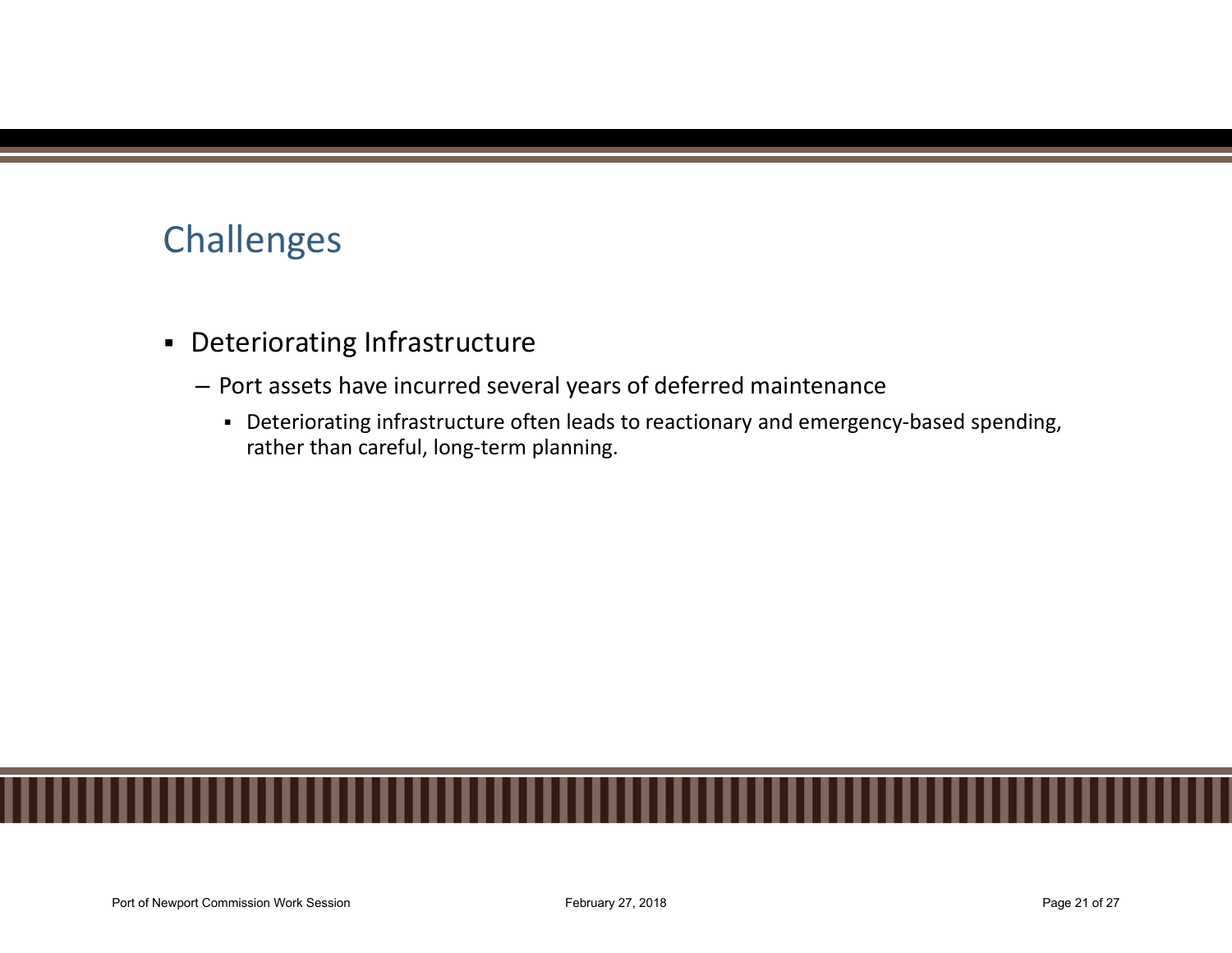## **Strengths**

- The Port of Newport has sufficient cash balances to fund operations without the use of a Line of Credit
	- Similarly, its Current Ratio (Current Assets/Current Liabilities) is healthy.
- Low operational costs (Personnel & Mat/Services), could help translate increased revenues into net income.
- Opportunities may exist to benefit from strong tourism in Newport. This may provide avenues for increased revenue at the Commercial Marina and South Beach.
- The revenue potential at the NIT. The new and improved dock represents a significant opportunity for increased and/or new business.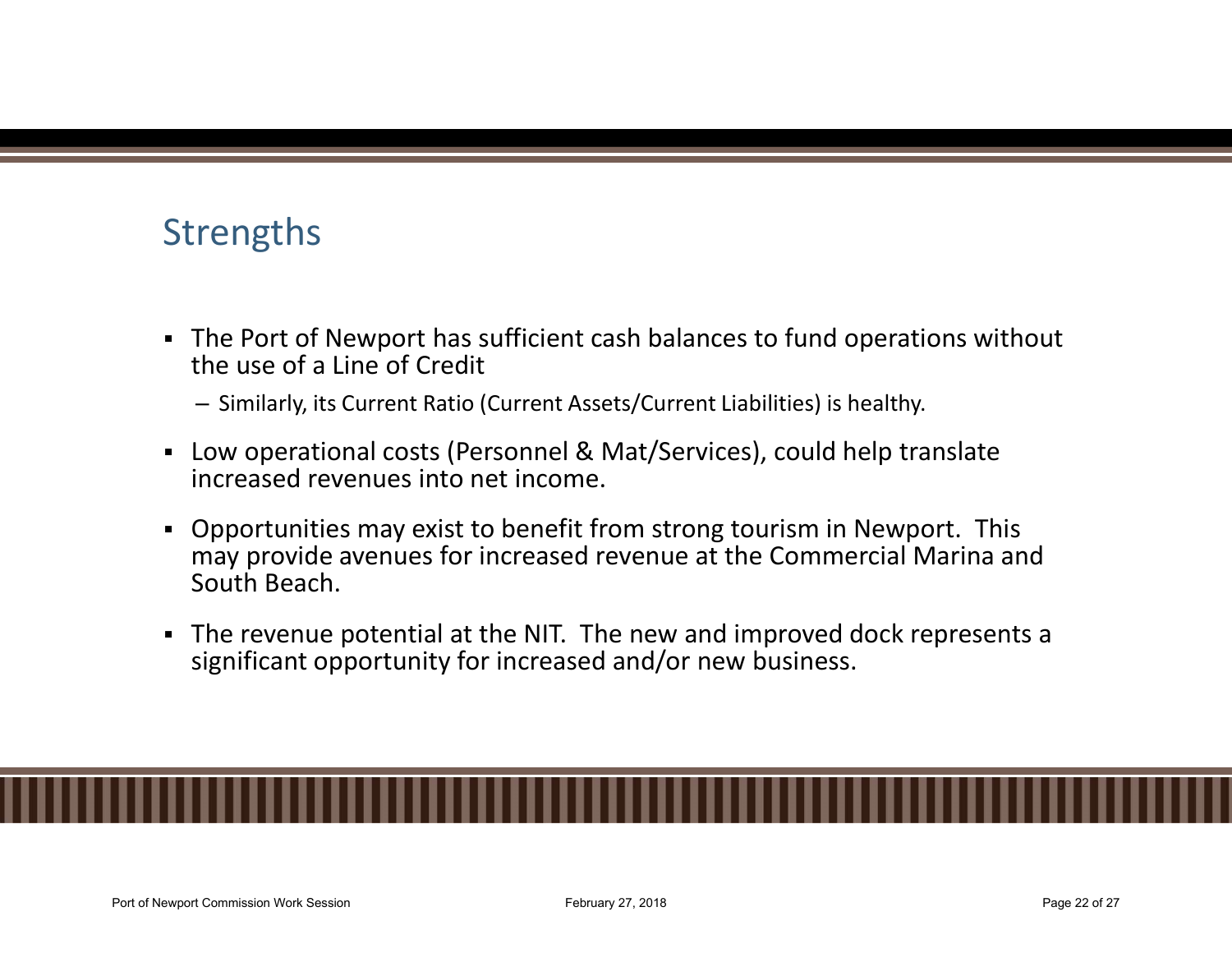## Recommendations

- **Implement a process whereby capital improvement projects undergo** a financial review, prior to approval.
	- Projects selected should be selected based on it's anticipated Return on Investment and its expected Payback Period.
- Additional effort appears necessary to secure State & Federal grant funds.
- Continue efforts to seek business opportunities that fully utilize the NIT.
	- The asset is currently a significant under-performing investment.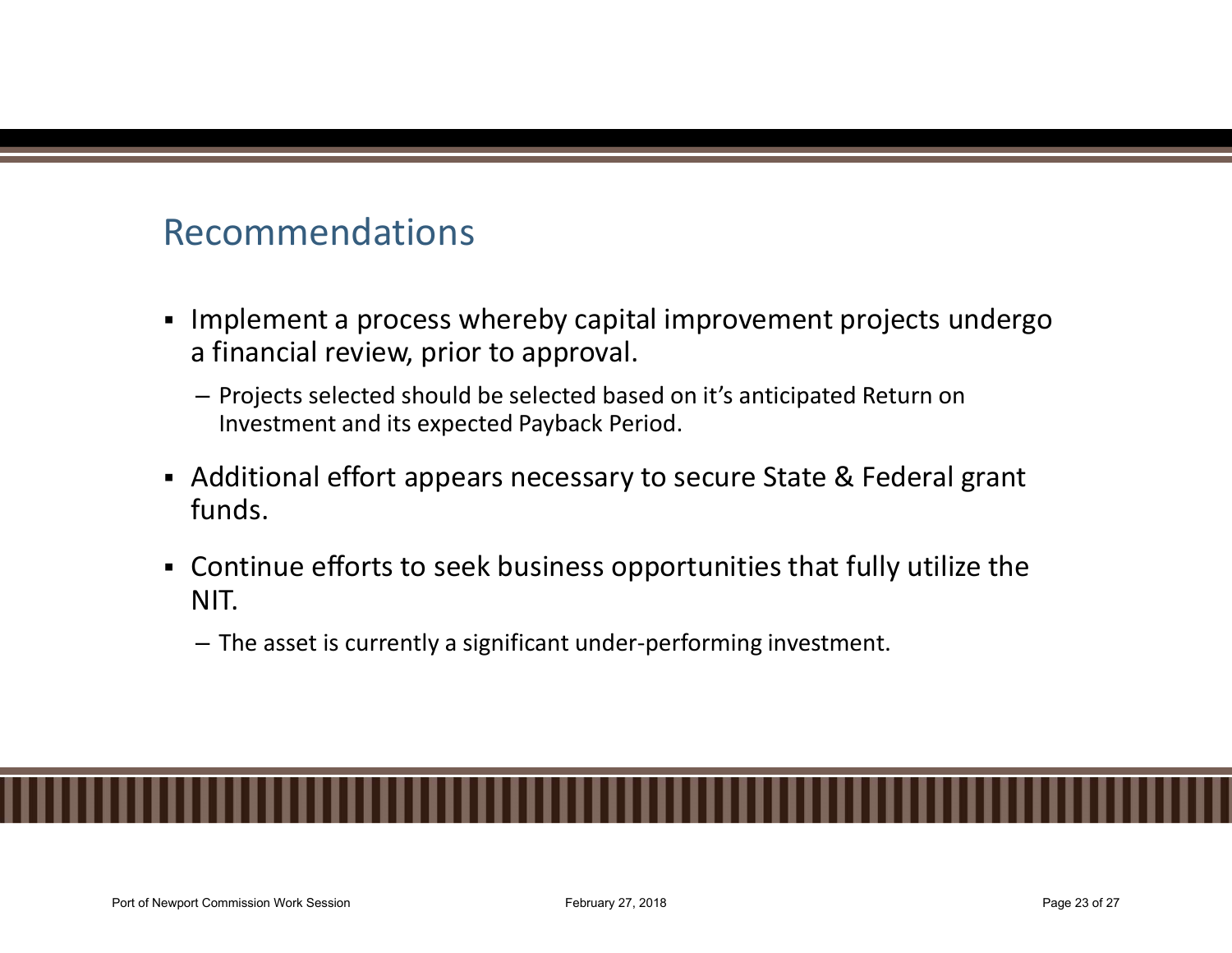## Recommendations

- Evaluate opportunities to expand services, raise rates, or add tariffs.
	- Consideration should be given to other West Coast Ports.
- Continue efforts to set-aside cash reserves
	- These reserves may then hopefully be used to fund the match portion of future grants.
- Review NOAA reserve calculations to ensure operating revenues will cover long-term capital needs.
- Continually seek opportunities to refinance portions of the Port's LT debt.

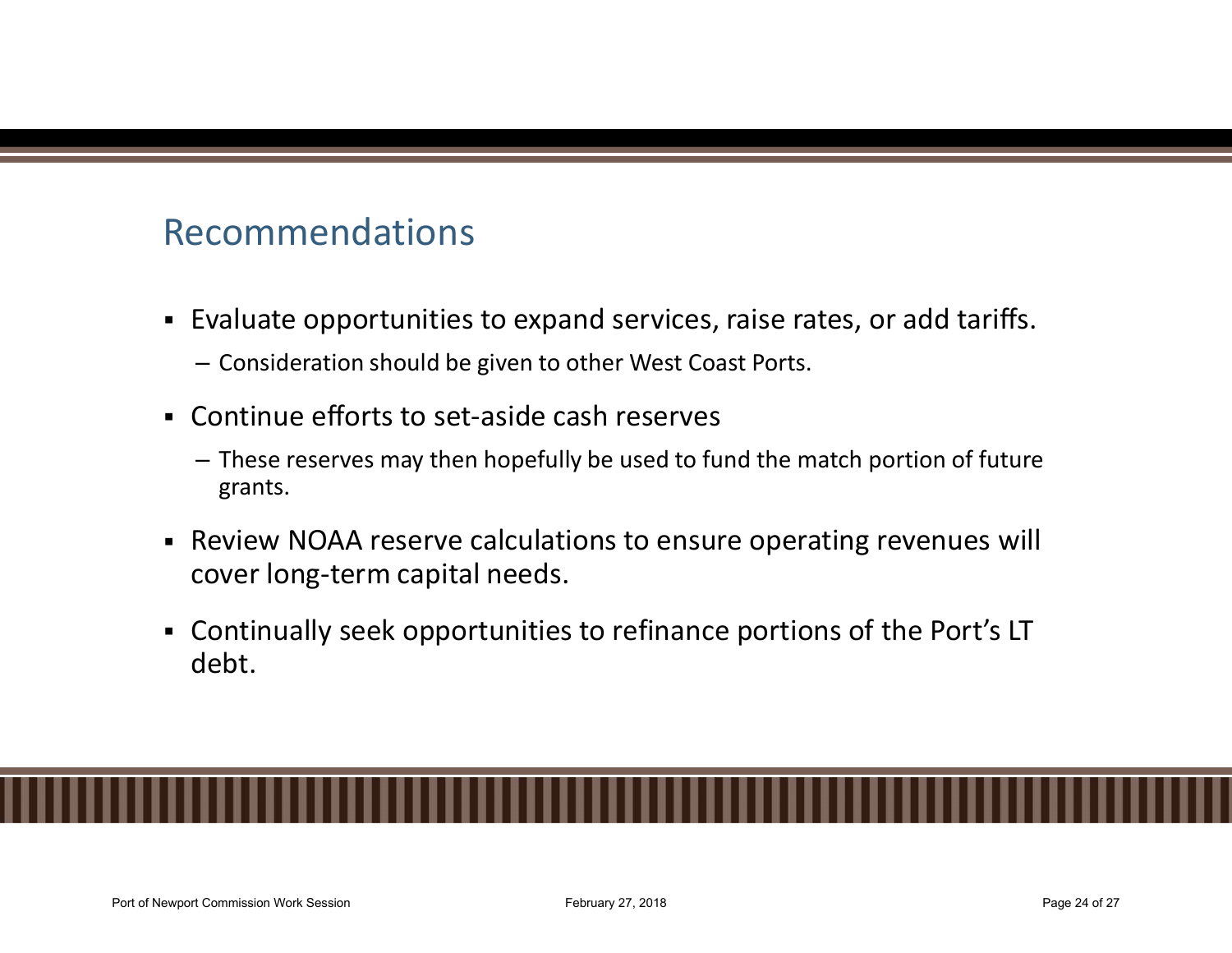## Other Recommendations

- Develop a finance manual
- Consider allocating Admin across all business units on a monthly basis
- Consider permanently shifting lease (property) income to their geographical location. Alternative options also exist
- Modify existing service ticket revenue processes to facilitate a proper month-end close, that includes all revenue
- Consider adding a narrative portion to the monthly financial statement packet.

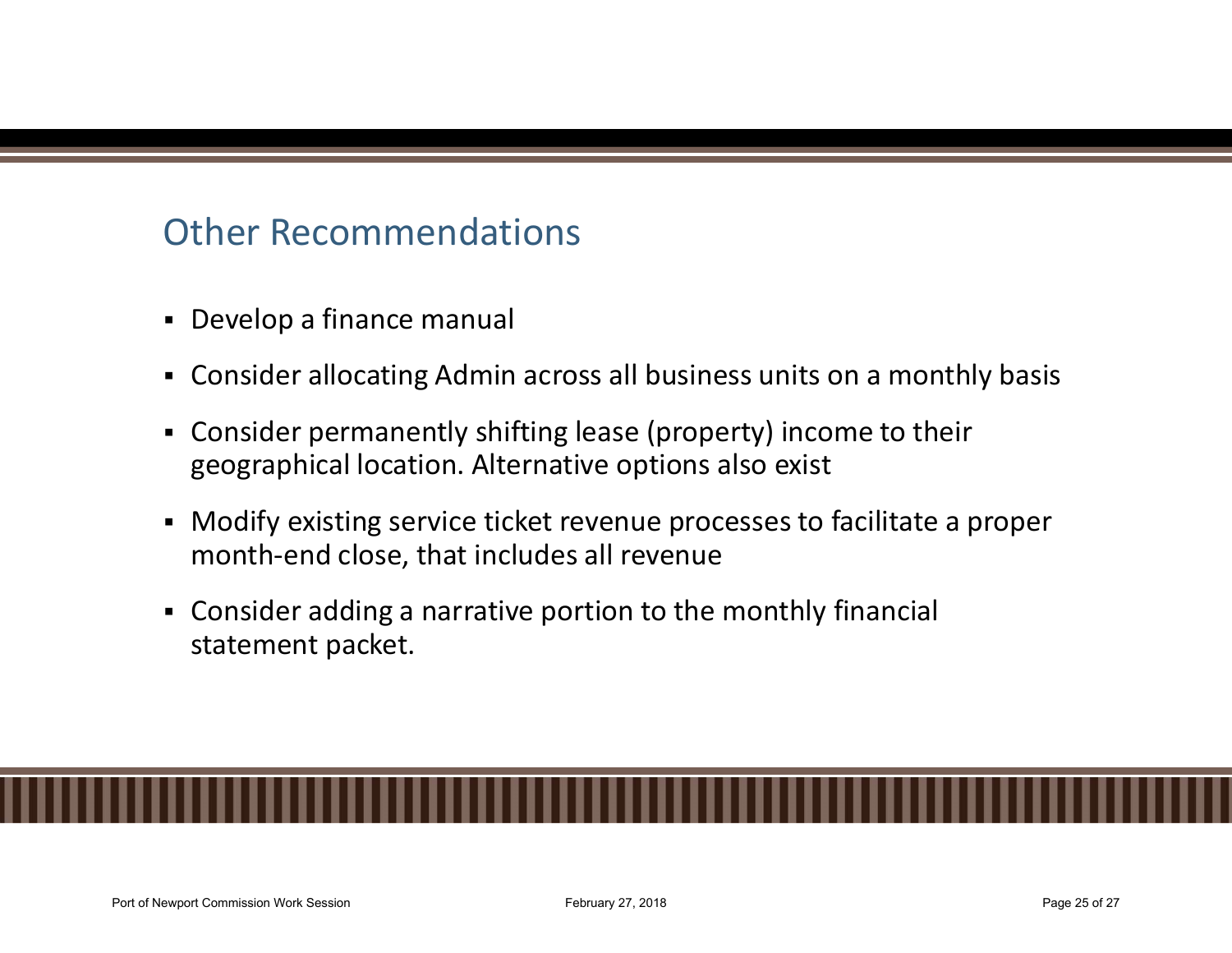## Other Recommendations

- Efforts should continue to eliminate duplicative and inefficient processes in the accounting office
- Check stock access should be segregated from staff who have accounting access. Additionally, accounting needs to gain access to cancelled checks.
- Purchase Orders should be reviewed by Department Managers as part of the approval process